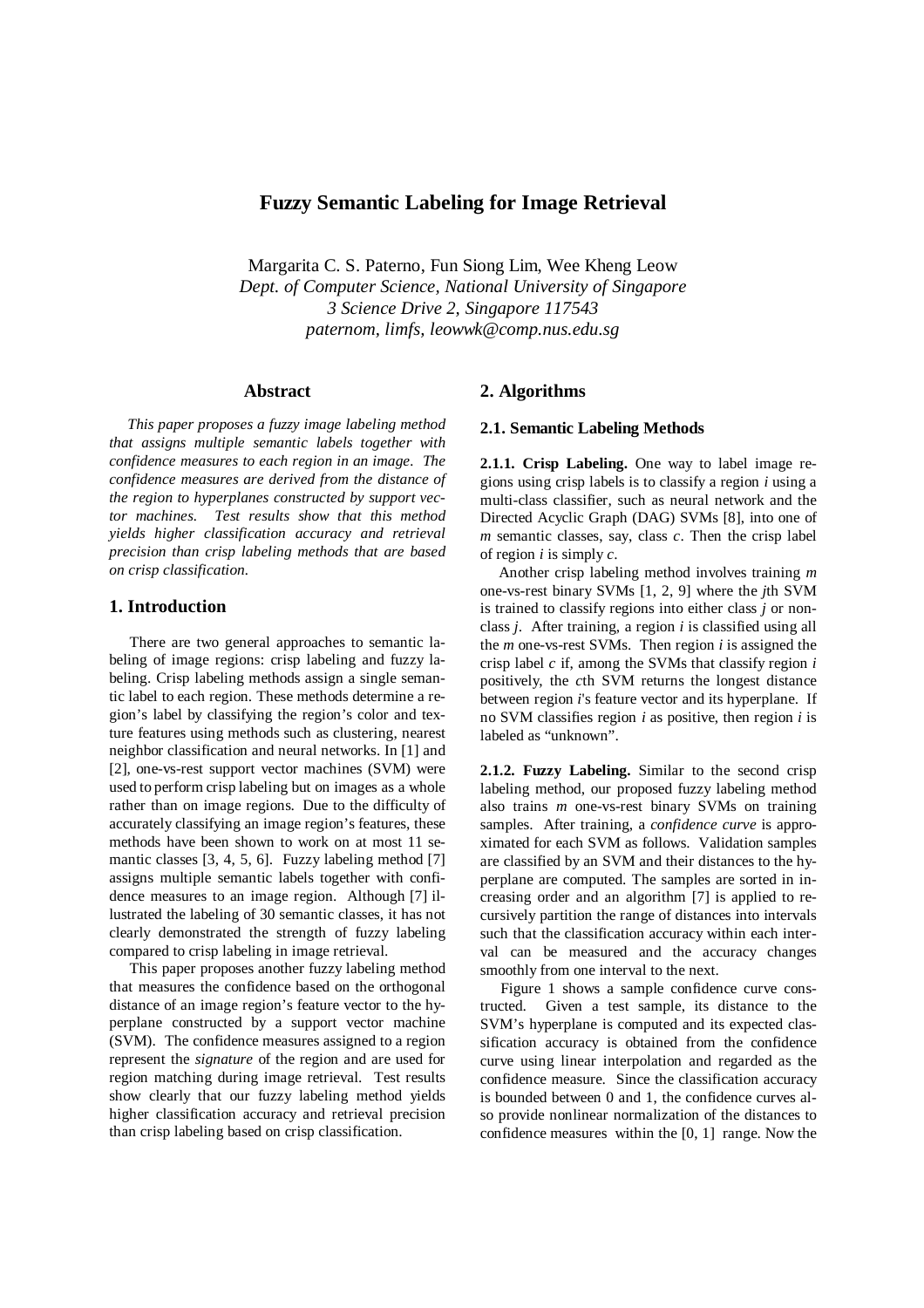

**Figure 1. A sample confidence curve.**

test sample can be assigned a fuzzy label or *signature* in the form of a vector

$$
\mathbf{v} = [\nu_1 \; \nu_2 \; \dots \; \nu_m]
$$

where  $v_i$  is the confidence that the sample belongs to class *j*.

With the first crisp labeling method, a sample's signature would be **v** such that exactly one of the  $v_i$ 's is 1 while the rest are 0. With the second crisp labeling method, at most one of the *vj*'s is 1, and the signature of an "unknown" region would be a zero vector.

#### **2.2. Region Matching**

During image retrieval, a query image is constructed using regions of known semantic classes. So, image matching is performed by matching regions in the database images with known regions in the query image. The signatures of the known regions are computed as follows. For each semantic class *c*, k-means clustering is performed on the validation samples in class *c* according to their signatures. The appropriate number of clusters  $k$  is chosen using silhouette values [10] that measure how well the samples are clustered. The prototype of each cluster, i.e., the mean signature of the samples in the cluster, serves as a prototype signature of the semantic class. Thus, each semantic class can have more than one prototype label. Having multiple prototype signatures  $\mathbf{p}_k$  improves the retrieval performance because there is a large variation of signatures even within a single semantic class.

In empirical tests, it was found that prototype signatures **p**<sub>k</sub> of a semantic class *c* where  $\max_i \{p_{ki}\}\neq p_{ki}$ are misleading. That is, the signature of class *c* says that the confidence of belonging to class *c* is lower than those of other classes. These prototype signatures are *unreliable* and should not be used in region matching.

For crisp labeling, each semantic class has only one prototype signature. The prototype signature **p** of class *c* is such that  $p_c = 1$  and  $p_j = 0$  for all  $j \neq c$ .

Given the signature **v** of a region *r* and prototype signatures  $\mathbf{p}_k$  of a class *c*, the distance *d* between the

region and the class is simply the minimum Euclidean distance between **v** and **p***<sup>k</sup>* :

$$
d(r, c) = \min_{k} d(\mathbf{v}, \mathbf{p}_{k}).
$$
 (1)

#### **2.3. Image Matching**

A query image *Q* contains *n* known regions *R<sup>i</sup>* each having several prototype signatures **p***ik*. A database image *I* contains many regions  $r_l$  with signatures  $\mathbf{v}_l$ . Two kinds of distances between query and database image can be defined. The first matches regions in *Q* with regions in *I* at the *same* positions. Denote  $r_i \in I$ as the region at the same position as  $R_i \in Q$ . Then

$$
d(Q, I) = \frac{1}{n} \sum_{i} d(R_i, r_i).
$$
 (2)

The second kind matches regions in *Q* with regions in *I* at *any* position. Then *d*(*Q*, *I*) should be defined in terms of the best matching regions between *Q* and *I*:

$$
d(Q, I) = \frac{1}{n} \sum_{i} \min_{l} d(R_i, r_l).
$$
 (3)

## **3. Performance Test**

### **3.1. Image Data Sets**

A variety of 31 semantic classes shown in Figure 2 were identified. For each semantic class, 550 image blocks of size 64×64 pixels that contained objects of a single semantic class were cropped from images in the Corel library of 50,000 photos. Of these, 375 image blocks were chosen at random to form the training set, 125 for the validation set and 50 for the test set.

In order to assess how well the labeling method can generalize to image blocks that are not wellcropped, an additional 800 images were selected from the Corel photo library to form a general test set*.* Each semantic class was contained in at least 25 images. Each image was partitioned at regular intervals into 77 overlapping image blocks of size 64×64 pixels. Each image block was manually assigned a label to denote the ground truth, which was either one of the 31 semantic classes, "unknown" if it did not belong to any of the 31 semantic classes, or "ambiguous" if it contained objects in more than one semantic class. In total, there were 26179 (42.5%) blocks with known classes, 4588 (7.4%) unknown blocks and 30833 (50.1%) ambiguous blocks.

Four different types of low-level features, namely, fixed color histograms, Gabor features, multiresolution simultaneous autoregressive features (MRSAR) and edge histograms, were extracted from each image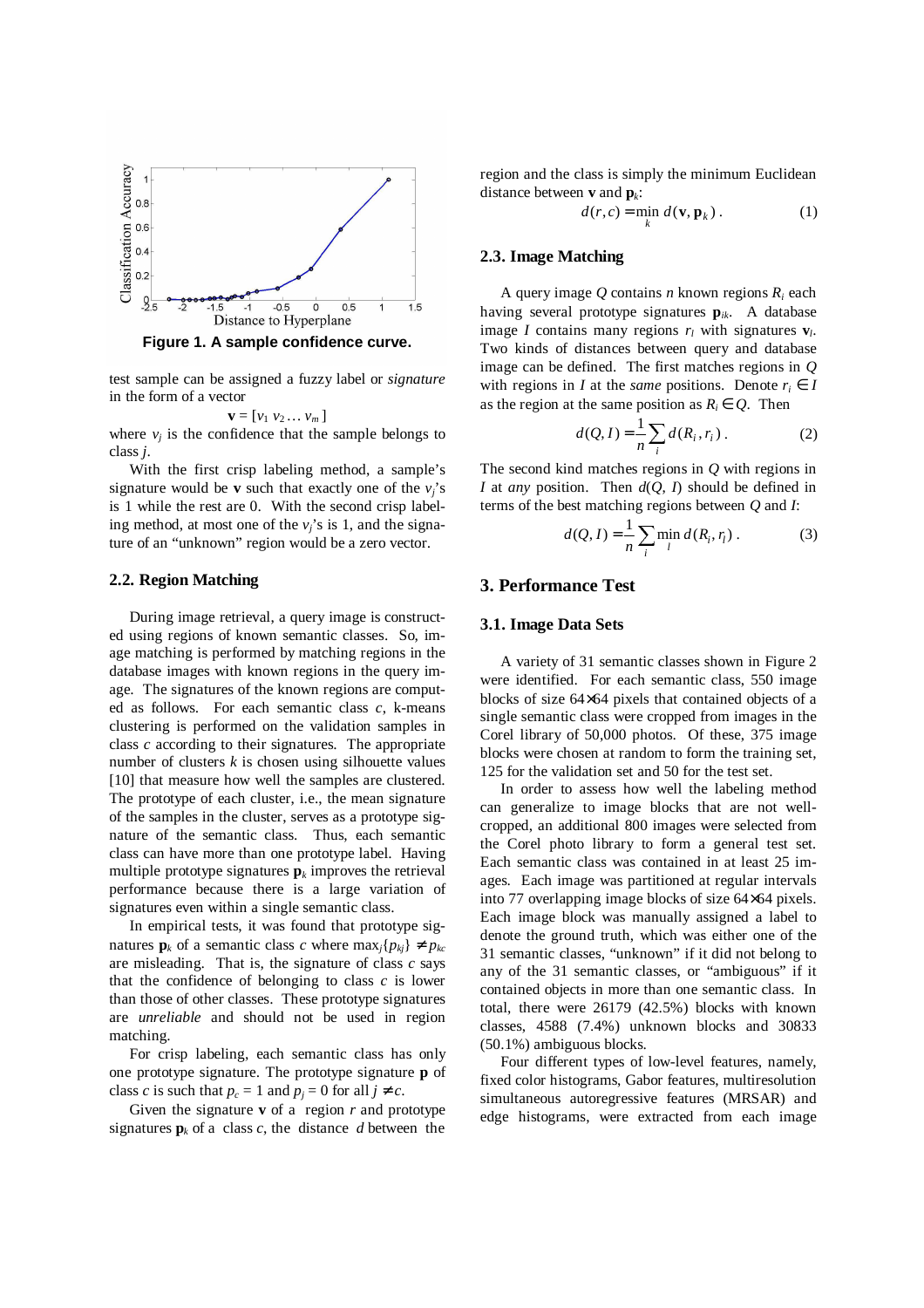block, normalized and combined to form a feature vector of 274 dimensions.

## **3.2. Region Classification Test**

To assess the accuracy of fuzzy labeling quantitatively, a region classification test was performed. The distance  $d(r, c)$  (Eq. 1) between sample  $r$  and class *c* is computed and sample *r* is classified to the nearest class in terms of  $d(r, c)$ . Four labeling methods were compared: crisp labeling methods using DAG SVM and one-vs-rest (1vsR) SVMs, and fuzzy labeling using all prototype signatures and reliable prototype signatures only. The tests were performed on both the well-cropped and general test samples.

Test results in Table 1 show that all the methods except for crisp labeling with one-vs-rest SVMs can label all test image blocks. The latter method can label only 19.1% of the general test samples.

For the well-cropped test samples, fuzzy labeling with reliable prototype signatures achieves the highest classification accuracy followed closely by crisp labeling with DAG SVM. For the general test samples, the accuracy of both crisp labeling methods drops drastically to 10%. This indicates that the general test samples are much harder to classify, probably due to more noise and ambiguity in the samples. In spite of this, both fuzzy labeling methods outperform both crisp labeling methods. In particular, fuzzy labeling with reliable prototype signatures achieves a classification accuracy of 24.7% on blocks with *known* classes, which is more than twice the accuracy of crisp labeling.

### **3.3. Image Retrieval Test**

For image retrieval test, 31 query images were constructed by placing a region of a known semantic class at an appropriate position in each query image. Then the 800 database images were compared with each query image and ranked in order of increasing distance. Since it is laborious to manually identify the relevant images among all 800 images for each of the 31 queries, retrieval precision was measured only among the first *N* retrieved images and averaged over the 31 queries. This retrieval test was performed separately for same-position (Eq. 2) and any-position (Eq. 3) retrieval using each of the crisp labeling and fuzzy labeling methods.

Figure 3 shows that retrievals using fuzzy labeling perform better than those using crisp labeling, especially for same-position retrieval. Moreover, fuzzy labeling with reliable prototype signatures achieves the best retrieval performance which is consistent with the

results for region classification test. Note that retrieval precision with reliable prototype signatures ranges from 26% to 37% for same-position retrieval and 35% to 49% for any-position retrieval. This shows that the method can still retrieve many relevant images even though its region classification accuracy is only 24.7%.

# **4. Conclusion**

This paper proposes a fuzzy image labeling method that assigns multiple semantic labels together with confidence measures to an image region. This is done by training *m* one-vs-rest classifiers and measuring the classification confidence with confidence curves derived using validation samples. Prototype fuzzy signatures for each semantic class are obtained by applying k-means clustering on the validation samples. Image retrieval is then performed by matching the signatures of the region in the image with the prototype signatures of the known regions in a query image.

Experimental tests show that fuzzy labeling performs better than crisp labeling in semantic region classification and in semantic image retrieval especially for same-position image retrieval.

### **References**

[1] G. Wu, E. Chang and C. Li, "BPMs versus SVMs for image classification", In *Proc. IEEE Intl. Conf. on Multimedia*, 2002, pp. 505-508.

[2] K. Goh, E. Chang and T. Cheng, "SVM binary classifier ensembles for image classification", In *Proc. ACM Conf. Info. and Knowledge Mgt.*, 2001, pp. 395-402.

[3] N. W. Campbell, W. Mackeown, B. T. Thomas and T. Troscianko, "Interpreting image databases by region classification", *Pattern Recognition*, 30, 1997, pp. 555-563.

[4] M. Szummer and R. W. Picard, "Indoor-outdoor image classification", In *Proc. ICCV Workshop on Content-based Access of Image and Video Databases*, 1998, pp. 42-51.

[5] C. Y. Fung and K. F. Loe, "Learning primitive and scene semantics of images for classification and retrieval", In *Proc. ACM Multimedia*, 1999, pp. II: 9-12.

[6] C. P. Town and D. Sinclair, Content Based Image Retrieval Using Semantic Visual Categories, Technical Report 2000.14, AT&T Laboratories, Cambridge, 2000.

[7] R. Li and W. K. Leow, "From Region Features to Semantic Labels: A Probabilistic Approach", *Proc. Int. Conf. on Multimedia Modeling*, 2003, pp. 402-420.

[8] J. Platt, N. Cristianini and J. Shawe-Taylor, "Large margin DAGs for multiclass classification", *Advances in Neural Information Processing Systems*, 12, 2000, pp. 547-553.